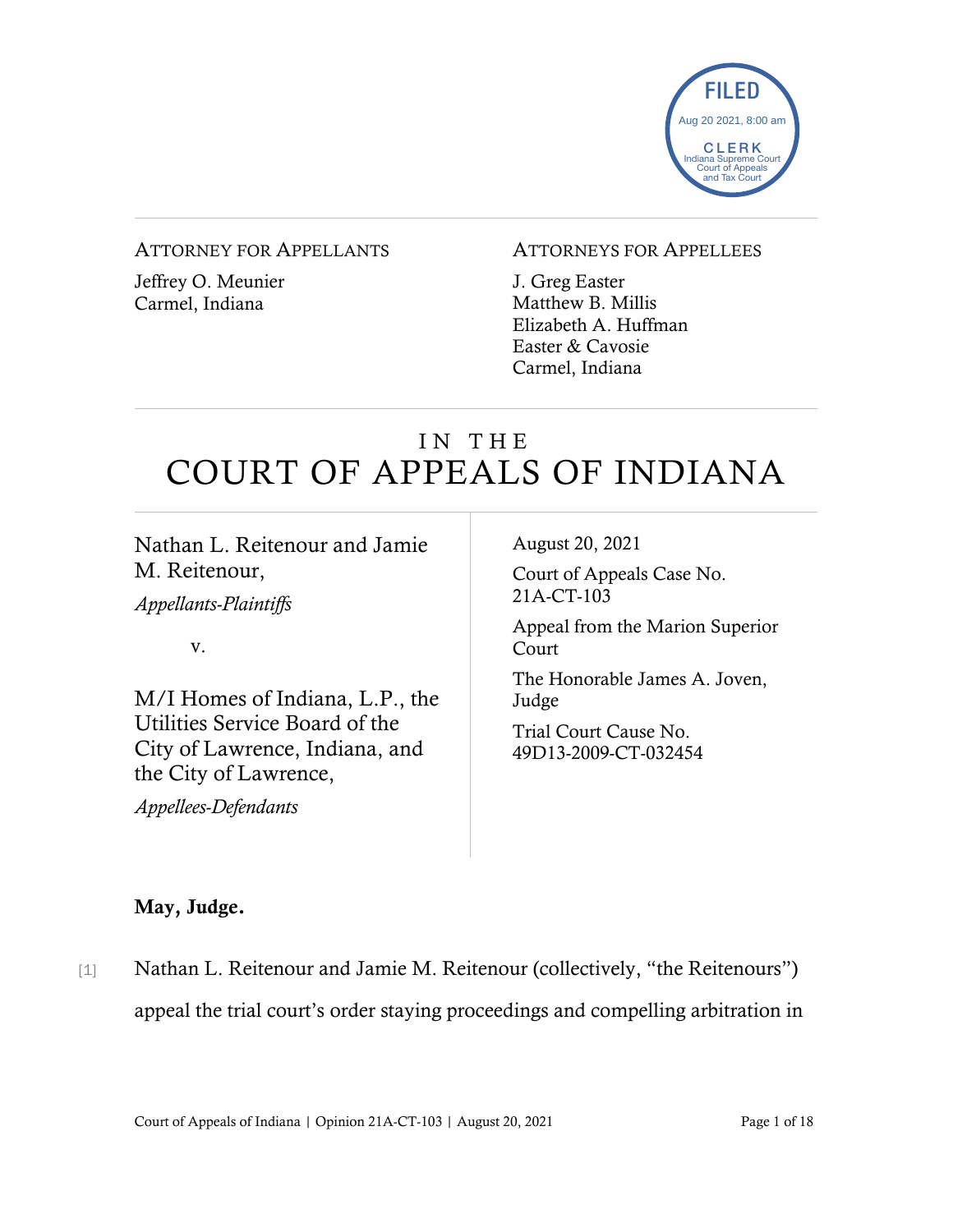their suit against M/I Homes of Indiana, L.P. ("M/I Homes").<sup>[1](#page-1-0)</sup> The Reitenours argue the trial court erred in granting M/I Homes' motion to compel arbitration. Because it is unclear from the Reitenours' 37-page (excluding attachments) pro se complaint whether they seek recission of the entirety of their contract with M/I Homes or of only the arbitration agreement, and because that decision determines whether the Reitenours' fraud in the inducement claim is determined by the trial court or in arbitration, respectively, we reverse the trial court's order compelling arbitration and remand for further proceedings.

## Facts and Procedural History

[2] M/I Homes constructed a new house ("the Residence") in Lawrence, Indiana, and the Reitenours decided to purchase the Residence. On April 13, 2017, Nathan Reitenour and Alan White, the M/I Homes Project Manager, executed a purchase agreement in which the Reitenours agreed to buy the Residence for \$426,000.00. The purchase agreement included an arbitration clause, which stated:

> Arbitration. Purchaser and M/I specifically agree that this transaction involves interstate commerce and that any Dispute shall be submitted to binding arbitration as provided by the Federal Arbitration Act and not by or in a court of law or equity. Such arbitration shall be in accordance with the provisions of the

<span id="page-1-0"></span><sup>&</sup>lt;sup>1</sup> The City of Lawrence and the Utility Services Board of Lawrence do not participate in this appeal, but they remain a party of record and we therefore include them in the case caption.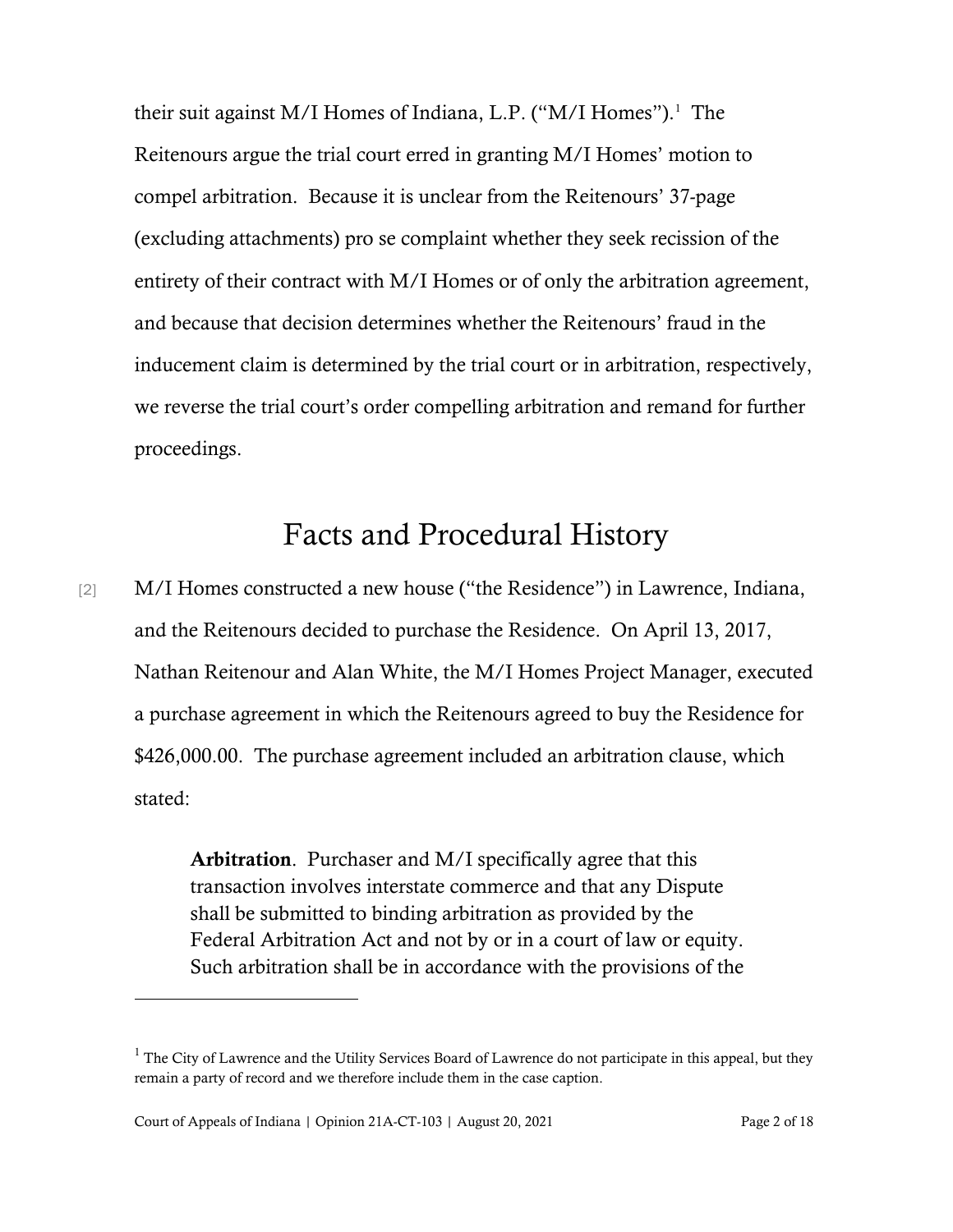Arbitration Agreement contained in the Home Builder's Limited Warranty (PWC Form No. 117), which arbitration agreement is incorporated into the Agreement by reference. If it is determined that the provisions of the Arbitration Agreement contained in the Home Builder's Limited Warranty (PWC Form No. 117) do not apply to the Dispute, then the Dispute shall be submitted to binding arbitration and administered by the American Arbitration Association ("AAA") in accordance with the AAA's arbitration rules in effect on the date of the request. The term "Dispute" (whether contract, warranty, tort, statutory, or otherwise) shall include, but is not limited to, any and all controversies, disputes or claims: (i) arising under, or related to the Agreement, the Property, the Community, the Warranty or any dealings between Purchaser and M/I; and (ii) relating to personal injury or property damage alleged to have been sustained by Purchaser, Purchaser's minor children or other occupants of the Home, or in the Community. Notwithstanding the parties' obligation to submit any Dispute to arbitration, in the event that a Dispute is determined to not be subject to binding arbitration, then the parties agree that any such Dispute shall be heard by a judge in a court proceeding and not a jury and Purchaser and M/I each hereby waive their respective right to a jury trial. The term "Dispute" shall not include claims brought under §14(h) of this Purchase Agreement (Interstate Land Sales Act).

(App. Vol. II at 58 (emphasis in original).) The home builder's limited warranty ("Warranty"), which was incorporated into the purchase agreement by reference, expanded upon the arbitration clause in the Purchase Agreement by stating, in part:

Following commencement of the WARRANTY PERIOD, any claim, controversy or dispute (hereafter collectively referred to as "dispute") between YOU and US, or parties acting on YOUR or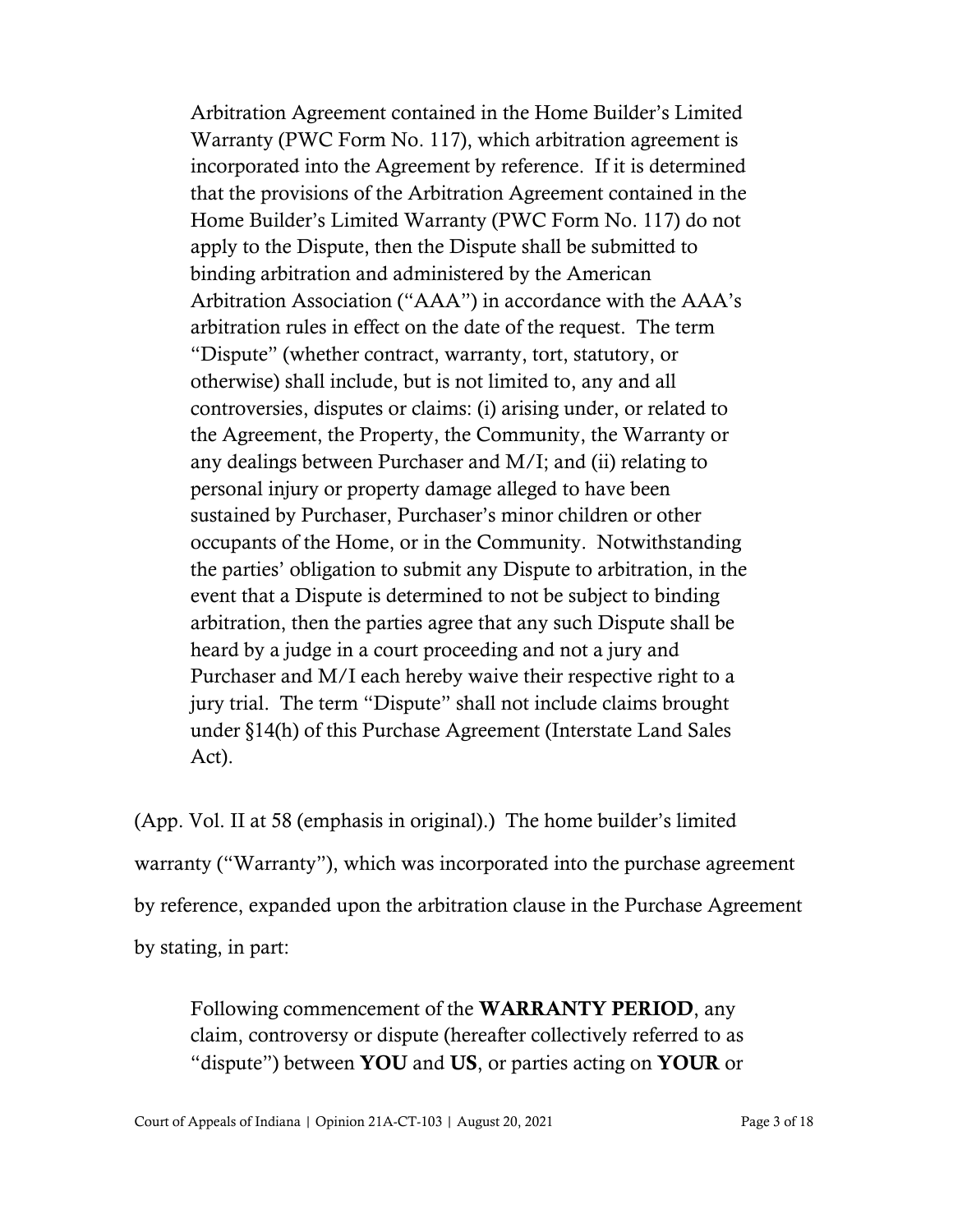OUR behalf, including  $PWC$ , $[2]$  $[2]$  $[2]$  and any successor, or assign of either YOU or US which relates to or arises from this LIMITED WARRANTY, or the design or construction of the HOME or the COMMON ELEMENTS, or the sale of the HOME or transfer of title to the COMMON ELEMENTS, will be resolved solely by binding arbitration and not through litigation in court before judge or jury. This agreement to arbitrate is intended to inure to the benefit of, and be enforceable by, OUR contractor, subcontractors, agents, vendors, suppliers, design professionals, materialmen, and any of OUR direct or indirect subsidiaries or related entities alleged to be responsible for any CONSTRUCTION DEFECT.

(*Id*. at 136 (emphases in original).) The Warranty then listed several categories of disputes subject to binding arbitration and designated an alternative dispute resolution firm to conduct the arbitration.

[3] On June 12, 2017, the Reitenours "began noticing strange sounds when the toilets were flushed." (*Id*. at 18.) The next day sewage began backing up through the shower drain and toilets on the Residence's first floor. The Reitenours reported the issue to M/I Homes. Two plumbing companies visited the Residence on June 13, 2017, to evaluate the problem, but neither company could resolve the issue. The Reitenours also hired a cleanup and restoration service to remove the backed-up sewage. After experiencing these plumbing problems, the Reitenours requested and received a copy of the Warranty from

<span id="page-3-0"></span> $2$  "PWC" is an acronym for Professional Warranty Service Corporation, a corporation M/I Homes contracted with to provide administrative services in connection with the Warranty.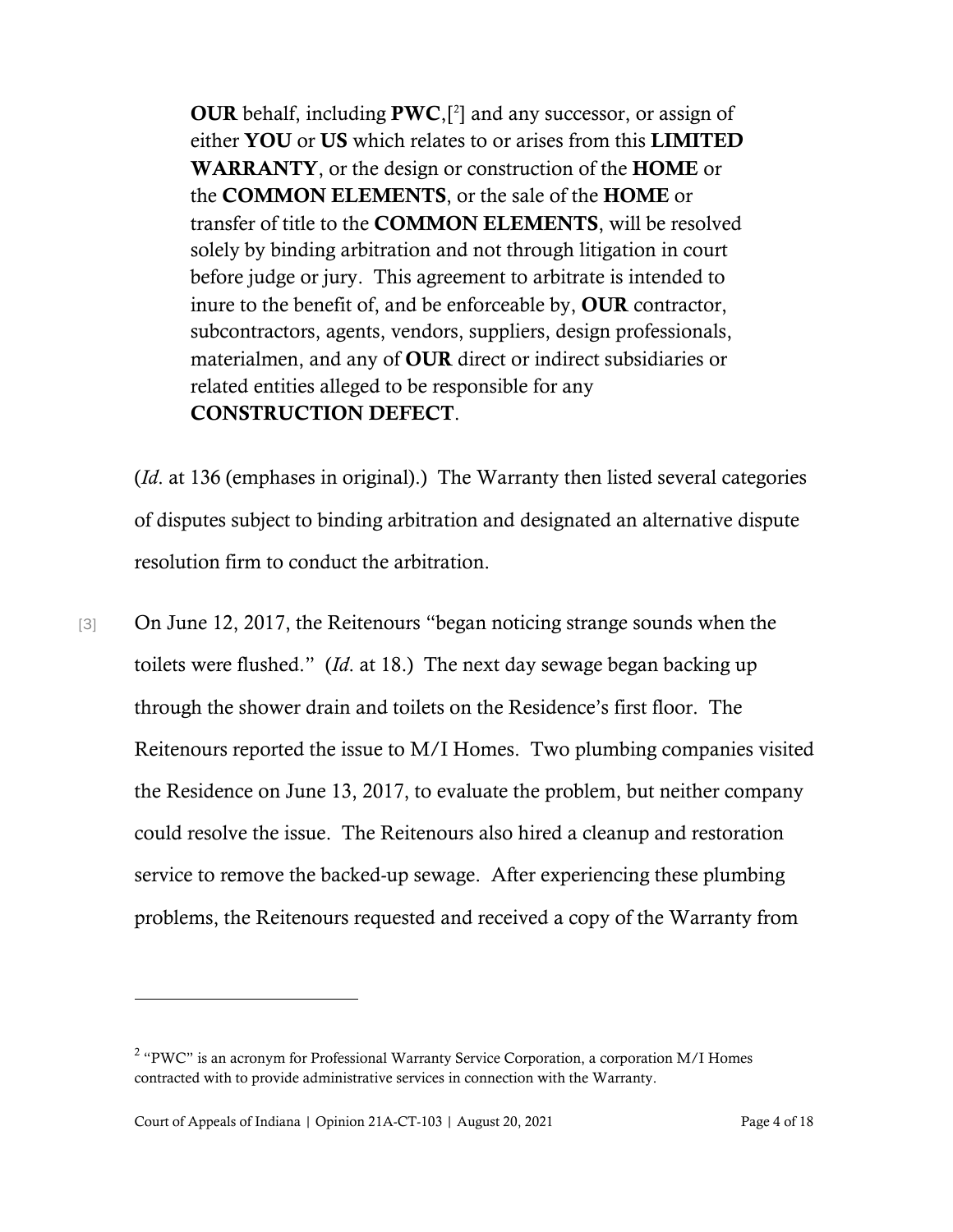M/I Homes. The Reitenours allege that this was the first time a copy of the Warranty was given to them.

[4] Through documents the Reitenours received in response to a public records request they made to the City of Lawrence, the Reitenours learned that the Residence's lowest elevation was too low relative to the elevations of the nearby manholes for the City of Lawrence to grant a sanitary sewer connection permit, absent execution by the property owner of a covenant to run with the land releasing the City of Lawrence from liability for sewer backup into the building. [3](#page-4-0) The Reitenours also learned that M/I Homes and the City of Lawrence entered into a covenant in September 2016 whereby, "in consideration of a release of liability, the City will permit the connection of a sanitary sewer lateral on the above-described property to the City sanitary sewer system notwithstanding that such connection is not in compliance with prevailing requirements[.]" (*Id*. at 85.) However, this covenant was not recorded by the Lawrence Utility Superintendent until March 1, 2018.

<span id="page-4-0"></span> $3$  Lawrence Municipal Code section 5-1-2-1(B) states:

*Minimum elevations for gravity connection*. A sanitary sewer connection permit will not be granted to homes or buildings where the lowest elevation to have gravity sanitary service is less than one foot above the top of manhole casting elevation of either the first upstream or downstream manhole on the public sewer to which the connection is to be made. If the first upstream or downstream manhole is at a higher elevation due to the natural topography of the area, an alternate manhole will be selected for the purpose of determining this measurement or a covenant will be required to be executed and recorded to run with the property relieving the City of responsibility for sewer backup into the building.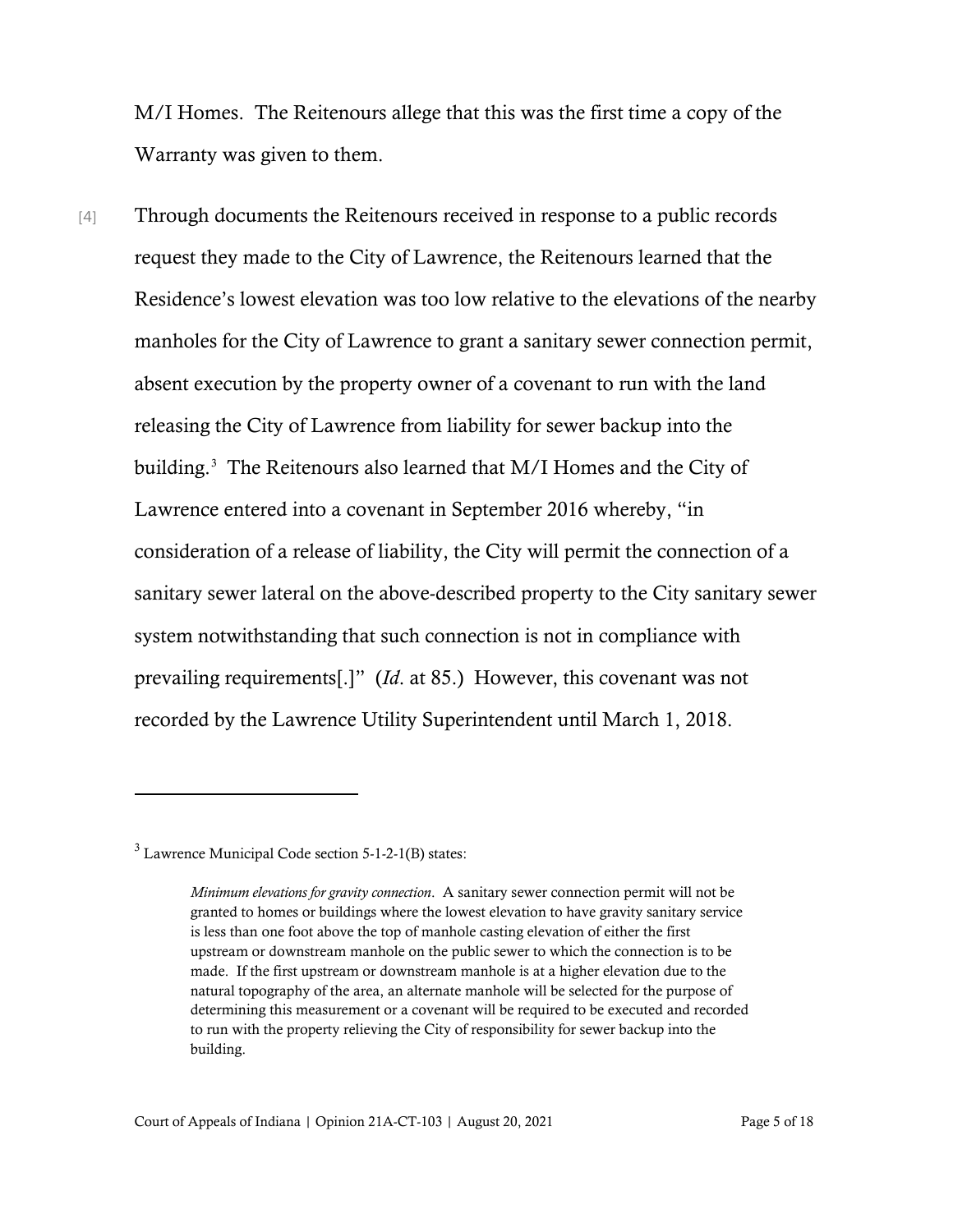[5] The Reitenours, proceeding pro se, filed a complaint against M/I Homes, the Utilities Service Board of Lawrence, and the City of Lawrence on September 18, 2020, and they amended their complaint on October 15, 2020. The amended complaint alleges:

> 21) As a direct result of failure of M/I and Lawrence to disclose and record the Covenant, neither Reitenour, nor the Title Company, had knowledge that the Covenant ran with the property at the time Reitenour closed on the purchase of the Reitenour Residence, and that the Reitenour Residence was in violation of LMC 5-1-2-1(B) making the Residence susceptible to sewer back up.

> > \* \* \* \* \*

### COUNT I

#### FRAUD/CONSTRUCTIVE FRAUD

\* \* \* \* \*

91) M/I induced Reitenour to enter into the Contract by failing to disclose that M/I did not intend to build in accordance with local building code requirements, and making false representations that M/I would build above and beyond standard building codes.

92) Reitenour relied upon M/I's misrepresentation and concealments by entering in to the contract and purchasing the home, and Reitenour would not have purchased the Reitenour Residence had the "elevation violation" and all of the other code violations not been concealed by M/I, at the time.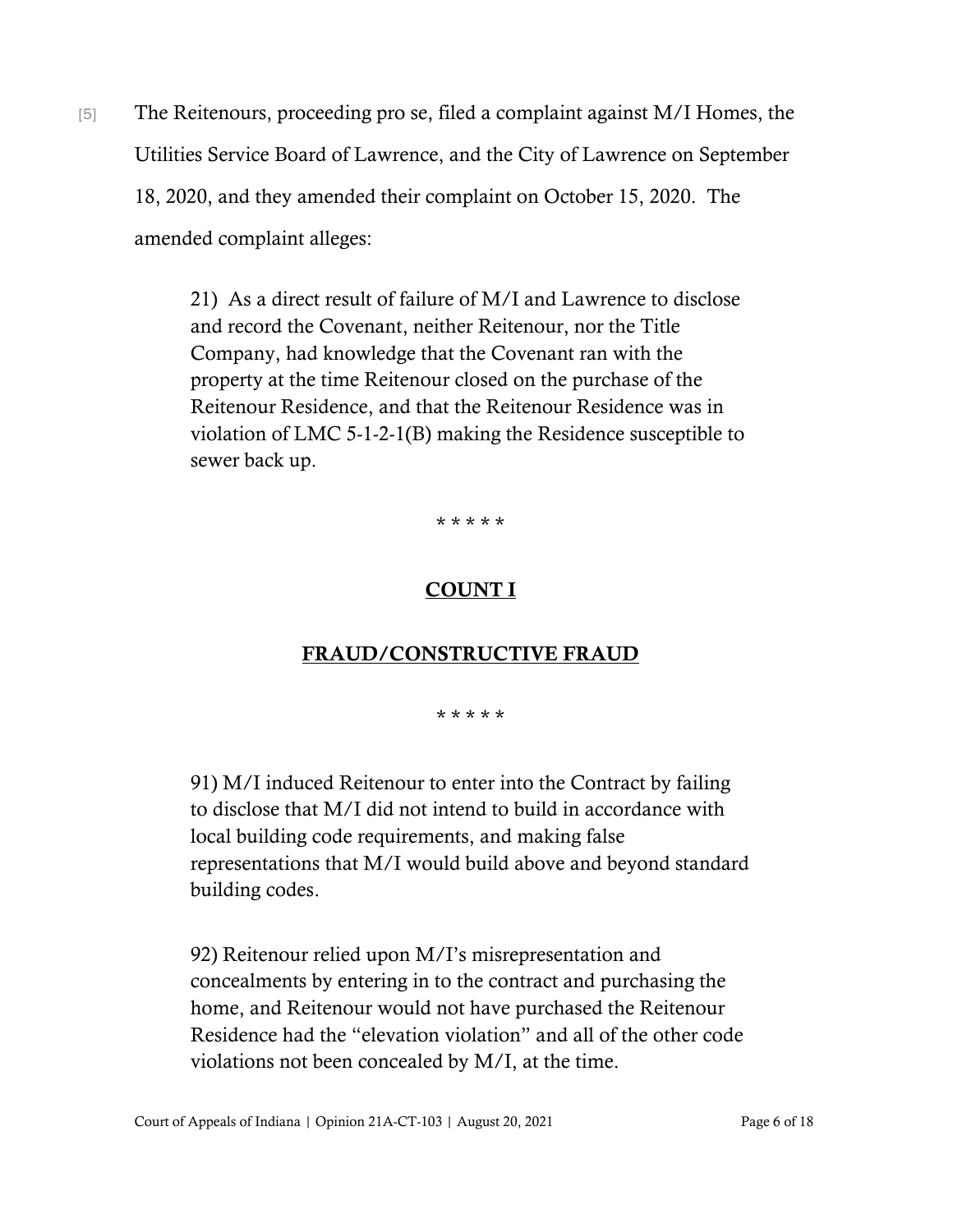#### \* \* \* \* \*

#### COUNT II

#### BREACH OF CONTRACT

\* \* \* \* \*

122) Had the Plaintiff known of the prior Covenant Agreement M/I had with Lawrence to build the Reitenour Residence with an "elevation violation" making the Residence susceptible to sewer back flow; Reitenour would not have purchased the Reitenour Residence.

123) The Prior Agreement and the continuous concealment of the agreement by M/I, (and Lawrence,), renders the current agreement irreparably broken, and unconscionable under the circumstances, the law, and the wording in the Purchase Contract between M/I and Reitenour.

124) M/I breached its contract with Reitenour, as established by the Purchase Contract, Permits, and the law, and as a direct and proximate result of M/I's Breach of Contract, Reitenour has a home with an "elevation violation" of sewer code, in a City with sewer problems. Reitenour has no idea what other items are lurking behind the deceit. Reitenour has sustained economic losses, valuable time with family, and other damages for which they are entitled to compensatory damages in an amount to be proven at trial.

## COUNT III

## FRAUD IN THE INDUCEMENT OF THE ARBITRATION CLAUSE

Court of Appeals of Indiana | Opinion 21A-CT-103 | August 20, 2021 Page 7 of 18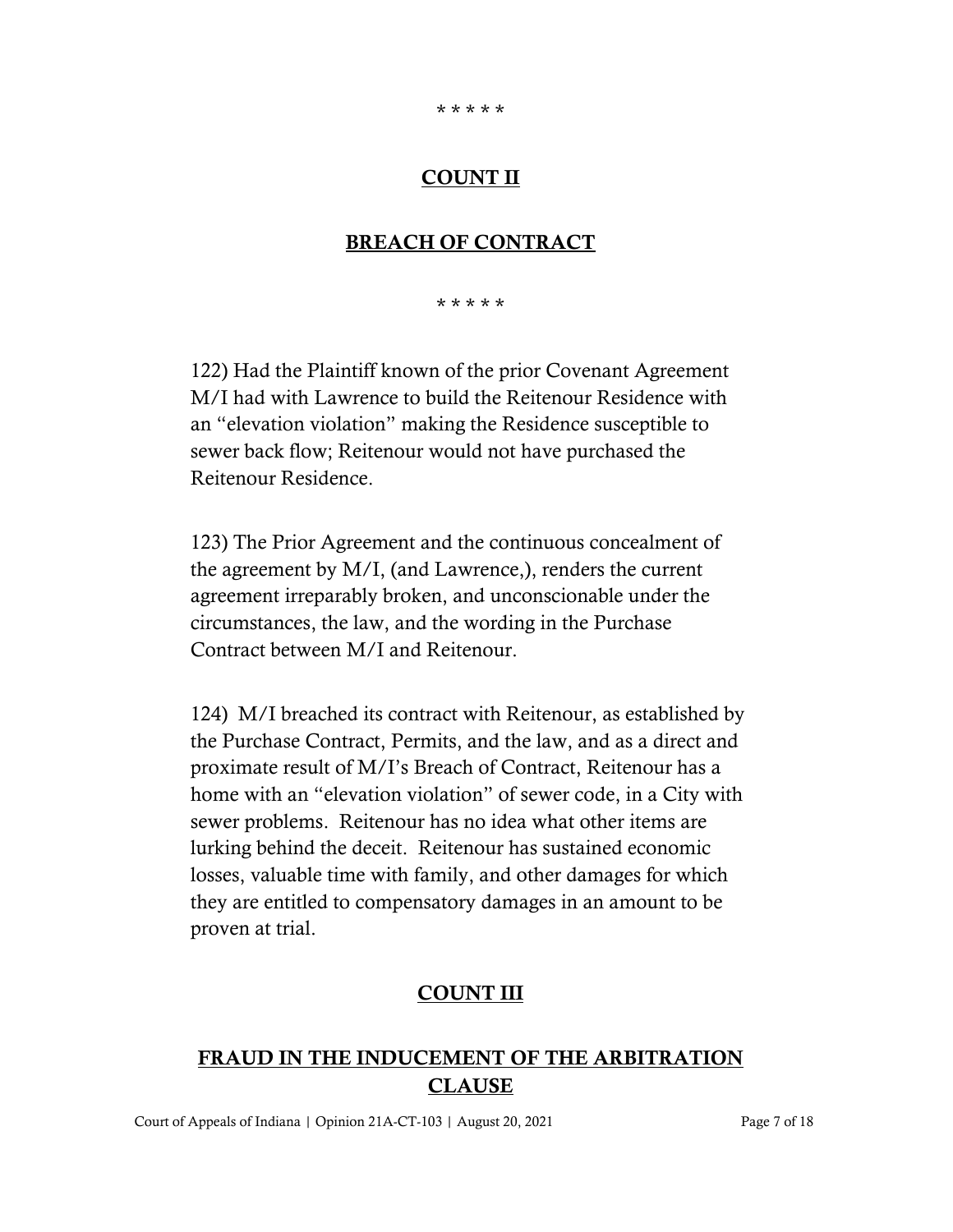\* \* \* \* \*

168) Reitenour was fraudulently induced by M/I withholding information that benefited M/I to the detriment of Reitenour, given the fact that the terms in [the Warranty] are extremely biased and favoring towards M/I.

169) M/I's blatant and reckless disregard in failing to disclose and in concealing such material adverse information, resulted in an unfair and unconscionable advantage over Reitenour for which Reitenour is entitled to have the entire arbitration clause and limitations thereof, rendered ineffective, the agreement irreparably broken, and unconscionable under the circumstances, and the Law, and should result in the recission of the arbitration clause, (this said contract.)

#### COUNT IV

## FRAUD IN THE EXECUTION OF THE ARBITRATION CLAUSE

#### \* \* \* \* \*

175) Reitenour did not assent to the entirety of the proposed contract, (arbitration clause,) due to the fact that Reitenour was never given the entirety of the proposed contract.

176) This misrepresentation of the arbitration clause being given in its entirety, when it was not the entire arbitration agreement, renders Reitenour's conduct not effective as a manifestation of assent, and constitutes fraud in the execution.

177) Fraud in the execution occurred for Reitenour, when Reitenour assented to the contract, and was deceived as to the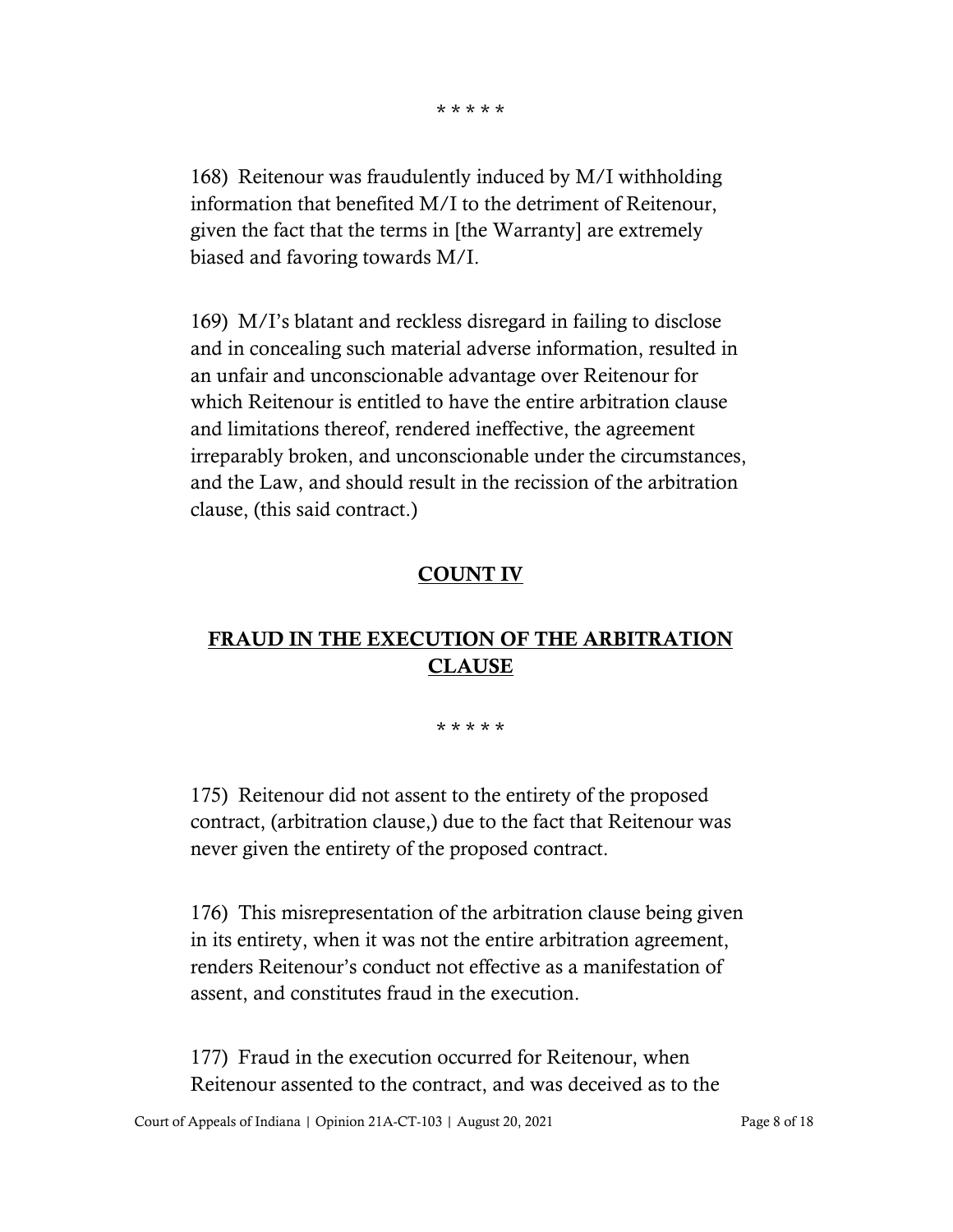basic character of the contract and had no reasonable opportunity to learn the truth.

178) Reitenour is entitled to have the entire arbitration clause and limitations thereof, rendered ineffective, and a judicial determination made that Reitenour never assented to the contract, (arbitration clause).

(*Id*. at 17, 31-32, 36, 38-39, 45-46) (errors in original).

[6] On November 6, 2020, M/I Homes filed a motion to stay amended complaint and compel arbitration on the basis that the purchase agreement and the Warranty required the Reitenours' claims against the company to be submitted to arbitration. On November 16, 2020, the trial court granted M/I Homes' motion. The Reitenours did not file a response to M/I Homes' motion before the court ruled on the motion, and the trial court did not hold a hearing on the motion. The Reitenours filed both a motion to reconsider and a motion to certify the trial court's order for interlocutory appeal. The trial court denied the motion to reconsider, but the court certified the order for interlocutory appeal. The Reitenours retained counsel to pursue the appeal, and we accepted jurisdiction over the interlocutory appeal on February 21, 2021.

# Discussion and Decision

[7] We review a trial court's ruling on a motion to compel arbitration de novo. *Anonymous, M.D. v. Hendricks*, 994 N.E.2d 324, 328 (Ind. Ct. App. 2013). Both Indiana law and federal law recognize a strong public policy interest in favor of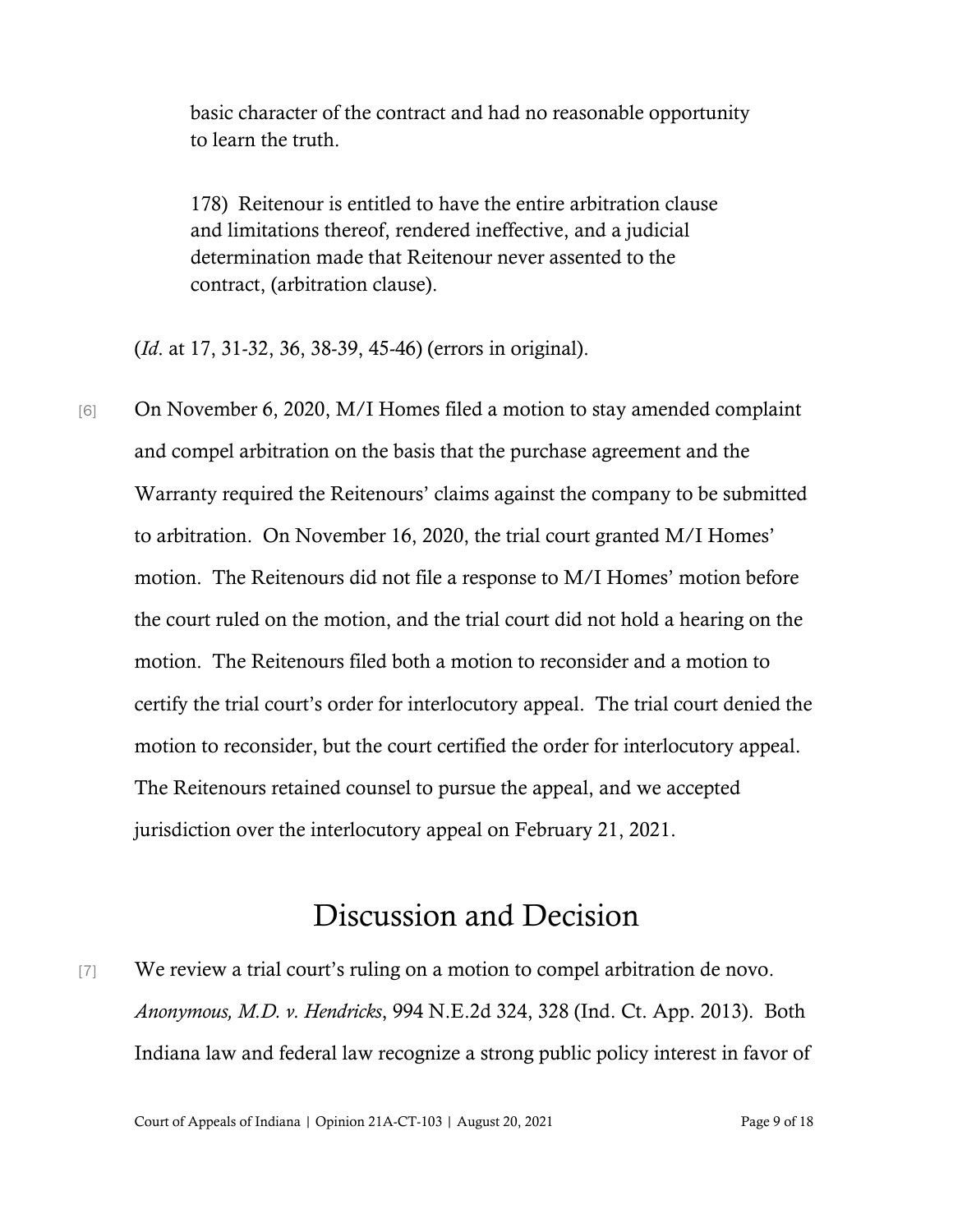enforcing arbitration agreements. *Maynard v. Golden Living*, 56 N.E.3d 1232, 1237 (Ind. Ct. App. 2016). Arbitration "can keep legal costs down, ensure parties' confidentiality, and provide a flexible alternative to the traditional court system." *Doe v. Carmel Operator, LLC*, 160 N.E.3d 518, 520 (Ind. 2021). Therefore, if we are satisfied that the parties contracted to arbitrate their dispute, we will affirm the order compelling arbitration. *Norwood Promotional Prod., Inc. v. Roller*, 867 N.E.2d 619, 623 (Ind. Ct. App. 2007), *trans. denied*.

[8] "Nevertheless, arbitration is a matter of contract, and a party cannot be required to submit to arbitration unless the party has agreed to do so." *Homes by Pate, Inc. v. DeHann*, 713 N.E.2d 303, 306 (Ind. Ct. App. 1999). A contract requires "offer, acceptance of the offer and consideration." *Straub v. B.M.T. by Todd*, 645 N.E.2d 597, 598 (Ind. 1994), *reh'g denied*. If these elements are present, the parties are generally bound by the terms of the agreement. *Id*. However, this rule is subject to certain exceptions. For instance, if a contract is determined to violate public policy, then it is void and unenforceable. *Id*. at 601 (holding contract involving sexual intercourse as consideration and absolving father of duty to pay child support was void as against public policy).

Court of Appeals of Indiana | Opinion 21A-CT-103 | August 20, 2021 Page 10 of 18 [9] Similarly, "contracts induced by fraud or duress are voidable." *Wagler v. West Boggs Sewer Dist., Inc.*, 980 N.E.2d 363, 378 (Ind. Ct. App. 2012), *reh'g denied*, *trans. denied*, *cert. denied*, 571 U.S. 1131 (2014). "Fraudulent inducement occurs when a party is induced through fraudulent misrepresentations to enter into a contract." *Brumley v. Commonwealth Bus. Coll., Educ. Corp.*, 945 N.E.2d 770, 776 (Ind. Ct. App. 2011). So, if a party agrees to enter a contract after justifiably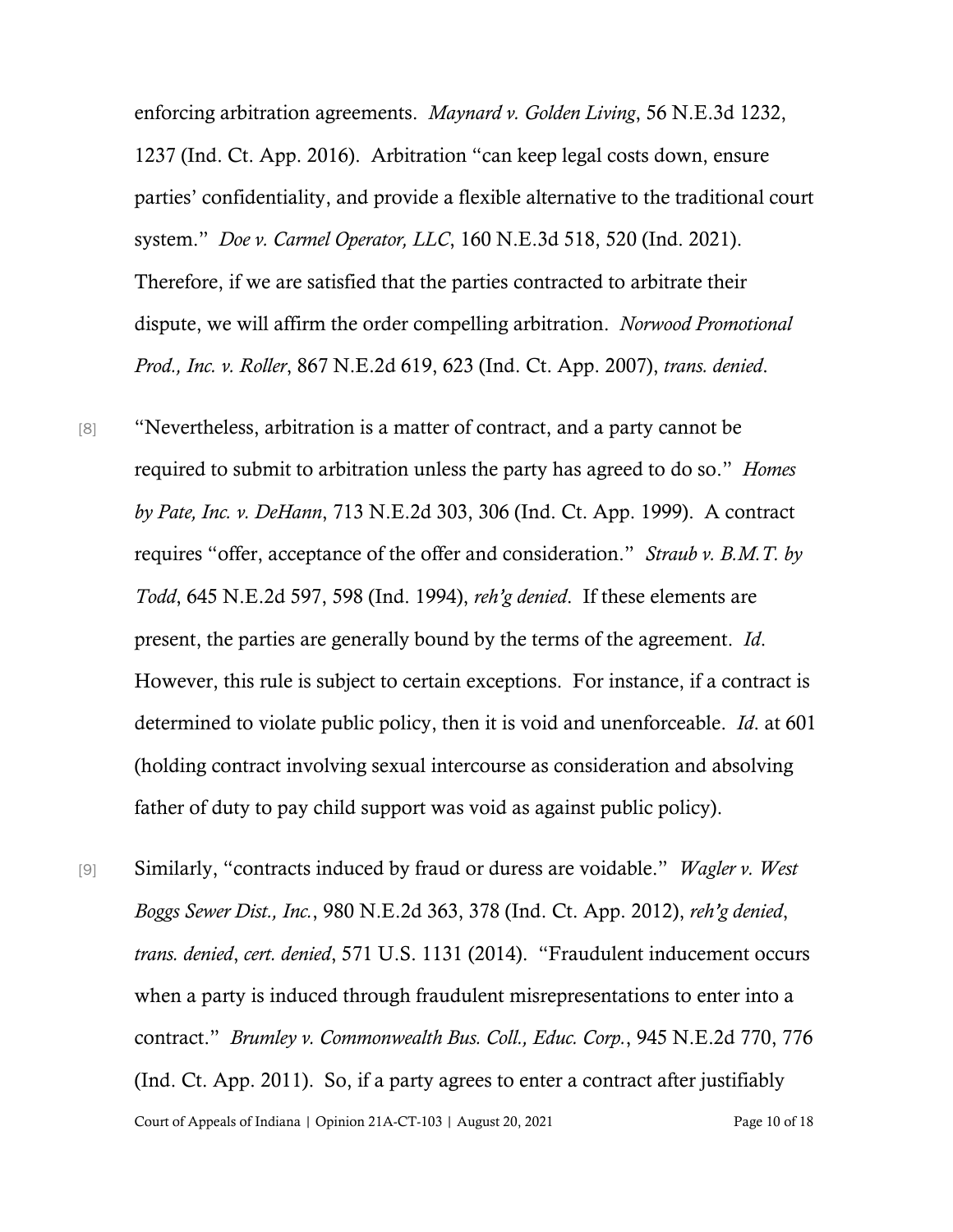relying upon a fraudulent or material misrepresentation by the other party, the aggrieved party may void the contract. *Id*. This means that the aggrieved party may elect "to avoid the legal relations created by the contract[.]" 1 Williston on Contracts § 1:20 (4th ed.). This remedy—frequently referred to as avoidance or rescission—unwinds the transaction, "attempting to put the parties in the *status quo ante*," *i.e.*, "the situation they were in before the fraudulent transaction[.]" 48 Am. Jur. 3d 329 *Proof of Facts* § 17 (1998). While the aggrieved party may seek recission, he is not obligated to do so. *See* 1 Williston on Contracts § 1:20 (4th ed.). He may instead "extinguish the power of avoidance" by "ratification of the contract." *Id.* By ratifying or affirming the contract, the party is generally limited to seeking damages. *See* 48 Am. Jur. 3d 329 *Proof of Facts* § 17 (1998).

[10] Thus, a "conundrum" presents itself when a contract includes an agreement to arbitrate disputes and a dispute arises regarding whether the contract itself is legal. *Buckeye Check Cashing, Inc. v. Cardegna*, 546 U.S. 440, 449, 126 S. Ct. 1204, 1210 (2006). This leaves the court in the position of either enforcing the arbitration provision of a contract that an arbitrator may later find void or denying effect to an arbitration clause that the court may later find perfectly enforceable. *Id*. at 448-49. In *Buckeye Check Cashing*, the Supreme Court of the United States held that the Federal Arbitration Act ("FAA"), 9 U.S.C. §§ 1-16, requires "a challenge to the validity of the contract as a whole, and not specifically to the arbitration clause, must go to the arbitrator." *Id*. at 449. This contrasts with "challenges [to] the validity of the precise agreement to arbitrate"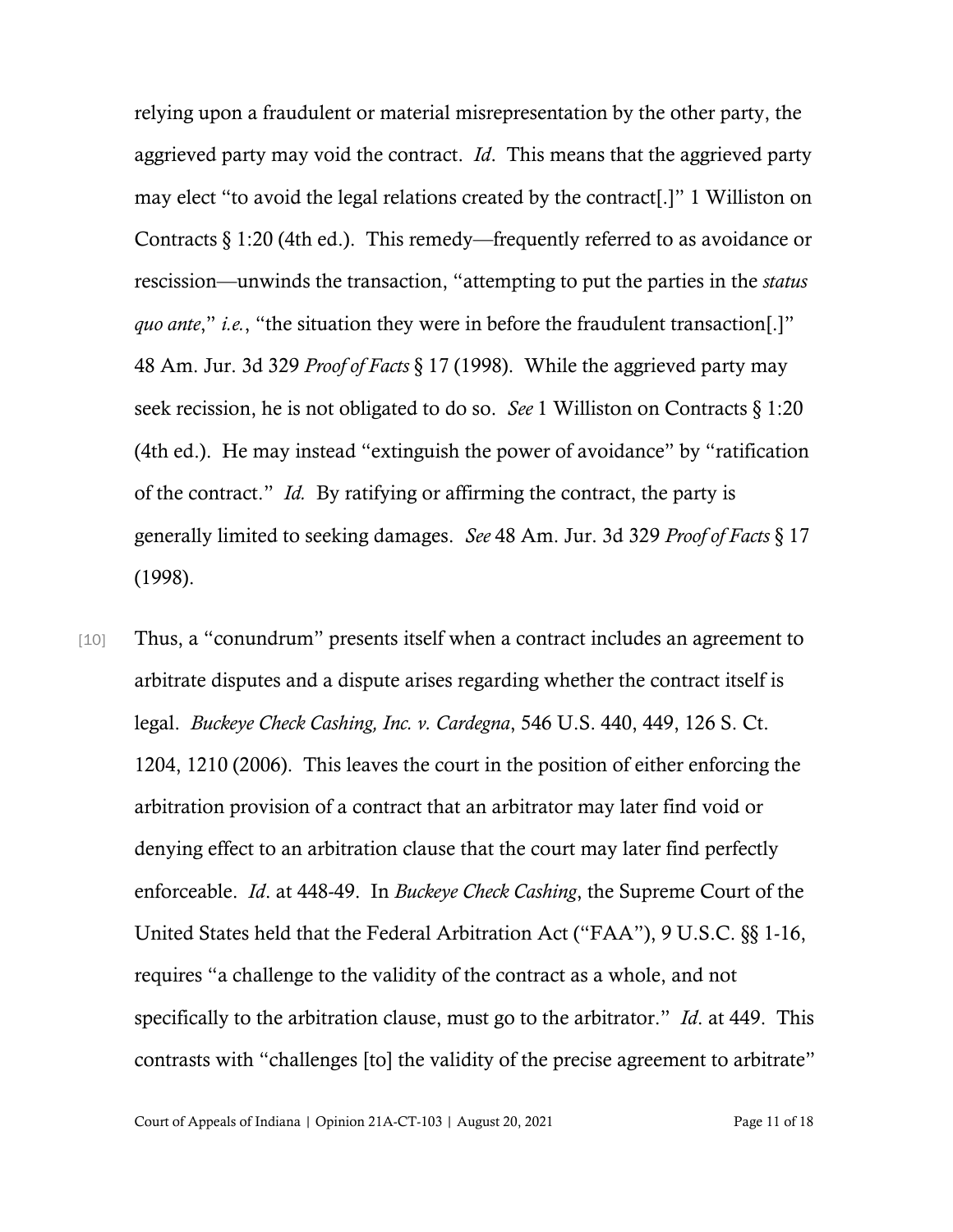under the FAA, which a court must address before ordering the parties to arbitration. *Brumley*, 945 N.E.2d at 777 (citing *Rent-A-Center West, Inc. v. Jackson*, 561 U.S. 63, 70-71, 130 S. Ct. 2772, 2778 (2010)).

[11] Indiana law, on the other hand, resolves this "conundrum" in favor of the potentially defrauded party. Our Indiana Supreme Court explained in *PSI Energy, Inc. v. AMAX, Inc., that under the Indiana Uniform Arbitration Act<sup>[4](#page-11-0)</sup>* ("Indiana Act"), "[b]efore a court compels arbitration, it must resolve any claims the parties had concerning the validity of the contract containing the arbitration clause." 644 N.E.2d 96, 99 (Ind. 1994). Although *PSI Energy* did not involve a challenge to the validity of the contract at issue, our Supreme Court nevertheless cited the Indiana Act and twice stated that a trial court must resolve claims concerning "the validity of the contract containing the arbitration clause." *Id*. (emphasis added). We have since adopted the guidance set forth in *PSI Energy* and ruled on challenges to the validity of a contract containing an arbitration clause before committing the matter to arbitration. *See Sanford v. Castleton Health Care Ctr., LLC*, 813 N.E.2d 411, 418 (Ind. Ct. App. 2004) (holding nursing home admission agreement that included arbitration clause was not an unconscionable adhesion contract), *reh'g denied*,

<span id="page-11-0"></span><sup>4</sup> Ind. Code § 34-57-2-1.

Court of Appeals of Indiana | Opinion 21A-CT-103 | August 20, 2021 Page 12 of 18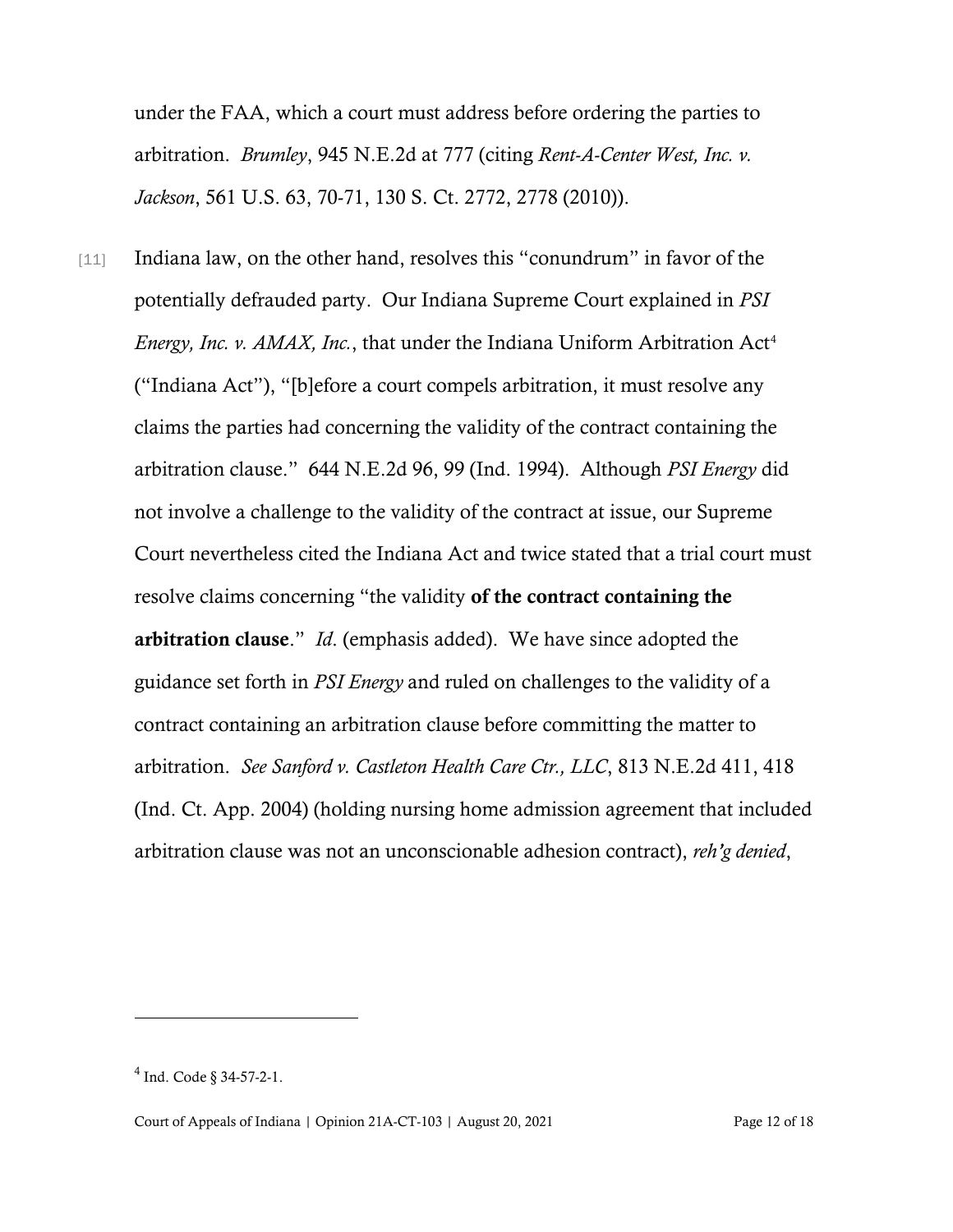*trans. dismissed*. Therefore, the Indiana Act requires a court to assess the validity of a contract as a whole before submitting disputes to arbitration.<sup>[5](#page-12-0)</sup>

[12] Consequently, it is important for us to first determine whether the instant case requires us to apply federal or state law. M/I Homes filed its motion to compel arbitration in reliance upon substantive provisions of the Indiana Act, declining to cite the FAA or assert that the contract falls under the FAA. *See* 9 U.S.C. §§ 2 (providing that the FAA applies to "[a] written provision in any . . . contract evidencing a transaction involving commerce to settle by arbitration a controversy thereafter arising out of such contract or transaction"), 1 (defining "commerce" along the lines drawn by the Commerce Clause of the U.S. Constitution); *MPACT Constr. Grp., LLC v. Superior Concrete Constructors, Inc.*, 802 N.E.2d 901, 904 (Ind. 2004) (noting that the FAA "applies to written arbitration provisions contained in contracts involving interstate commerce"). Indeed, in pursuing the motion to compel arbitration, M/I Homes cited Indiana Code section 34-57-2-1 and urged that arbitration is proper as a matter of

<span id="page-12-0"></span><sup>5</sup> Indiana law is not alone in its approach. *See George Engine Co., Inc. v. S. Shipbuilding Corp.*, 350 So. 2d 881, 884-86 (La. 1997) (applying Louisiana arbitration law where "no federal question . . . [was] involved" and deciding that, because Louisiana law "presupposes the existence of a valid contract as a basis for invoking arbitration," a trial court must resolve a claim of fraud in the inducement). All in all, it appears that Indiana law reflects a heightened interest in procuring valid consent to arbitrate. *Cf.* Ind. Const. art. 1, § 20 ("In all civil cases, the right of trial by jury shall remain inviolate."). In our view, it makes sense that Indiana law does not mirror federal law regarding arbitration. As the U.S. Supreme Court explained, "[t]he FAA was enacted in 1925 in response to widespread judicial hostility to arbitration agreements." *AT&T Mobility LLC v. Concepcion*, 563 U.S. 333, 339 (2011). Yet, Indiana has not shown such hostility. To the contrary, as explained in *PSI Energy*, "Indiana was surely among the first jurisdictions to sanction arbitration as a means of dispute resolution," with arbitration available "[e]ven before Indiana became a State in 1816[.]" 644 N.E.2d at 98. Indeed, arbitration "has always been part of Indiana's statutory and common law." *Id.* at 98- 99.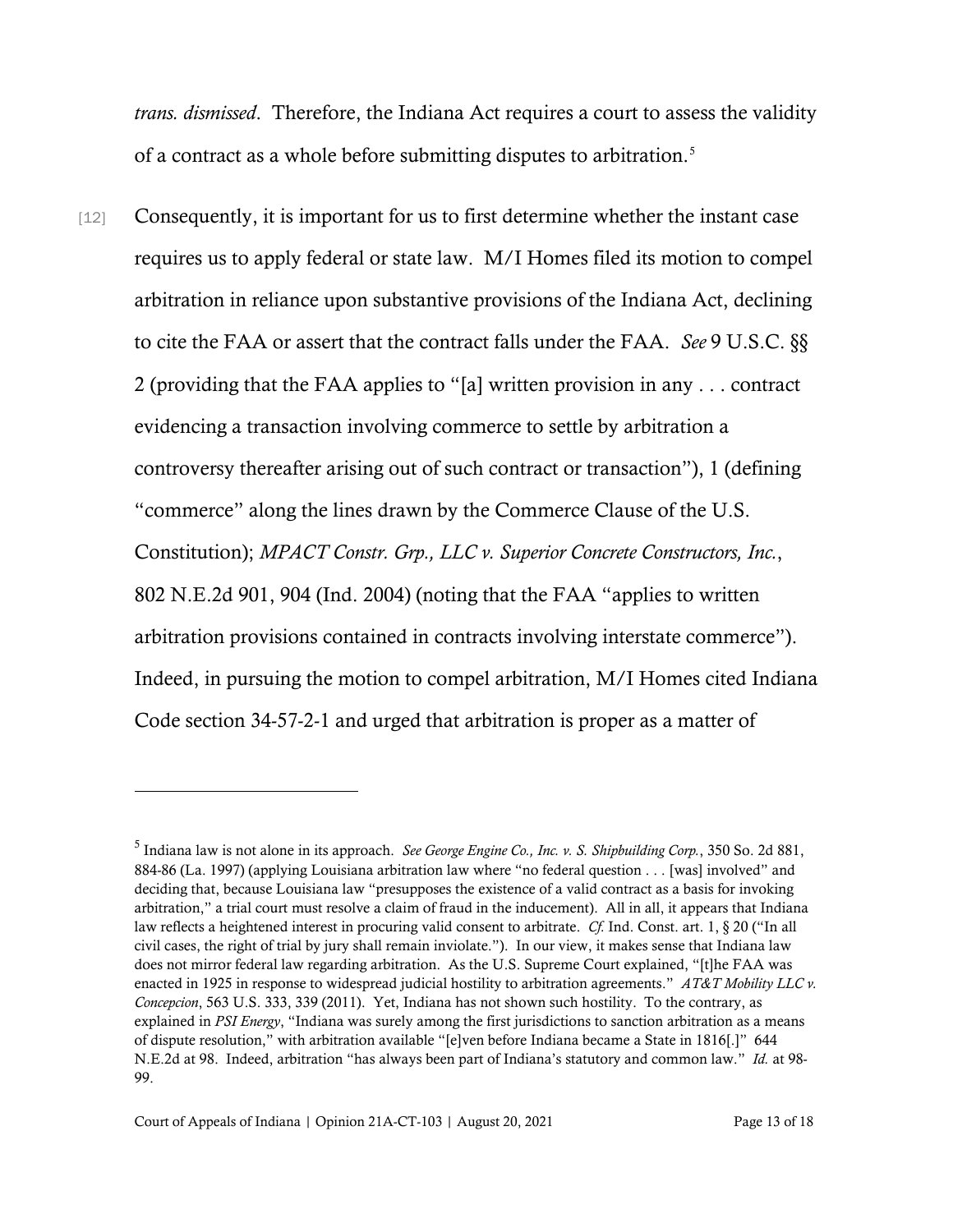substantive Indiana law. *See* (App. Vol. 2 at 155 ("Indiana law requires that the Court enforce the Reitenours' agreement to arbitrate, stay the Amended Complaint, and compel arbitration."), 159 ("A written agreement to submit a controversy to arbitration is valid and enforceable in Indiana." (citing Ind. Code § 34-57-2-1)); 160 ("Indiana law requires the Court to compel arbitration in accordance with the Reitenours' agreement."). M/I Homes also focuses on Indiana law on appeal. (*See* Br. of Appellee at 15 ("[U]nder Indiana law, an arbitration agreement in a contract covers claims that the contract was fraudulently induced.").) Because M/I Homes has unmistakably availed itself of Indiana law, we follow its lead and apply Indiana law.

- [13] To reiterate Indiana's law, as discussed supra, if a party challenges the validity of the contract as a whole, a court is to rule on the validity of the contract before sending the matter to arbitration. *PSI Energy*, 644 N.E.2d at 99. If, however, a dispute arises under a ratified contract containing an arbitration clause, then the dispute is to be decided at arbitration.
- [14] Thus, to determine whether the dispute before us it to be decided by a court or by arbitration, we must look at the form of relief the Reitenours request. If the Reitenours seek to rescind the potentially voidable purchase agreement, the trial court erred in granting M/I Homes' motion to compel arbitration because the validity of the entire purchase agreement is at issue. *See Sanford*, 813 N.E.3d at 418 (ruling on validity of contract before enforcing arbitration agreement). However, if the Reitenours seek to affirm the contract and pursue damages,

Court of Appeals of Indiana | Opinion 21A-CT-103 | August 20, 2021 Page 14 of 18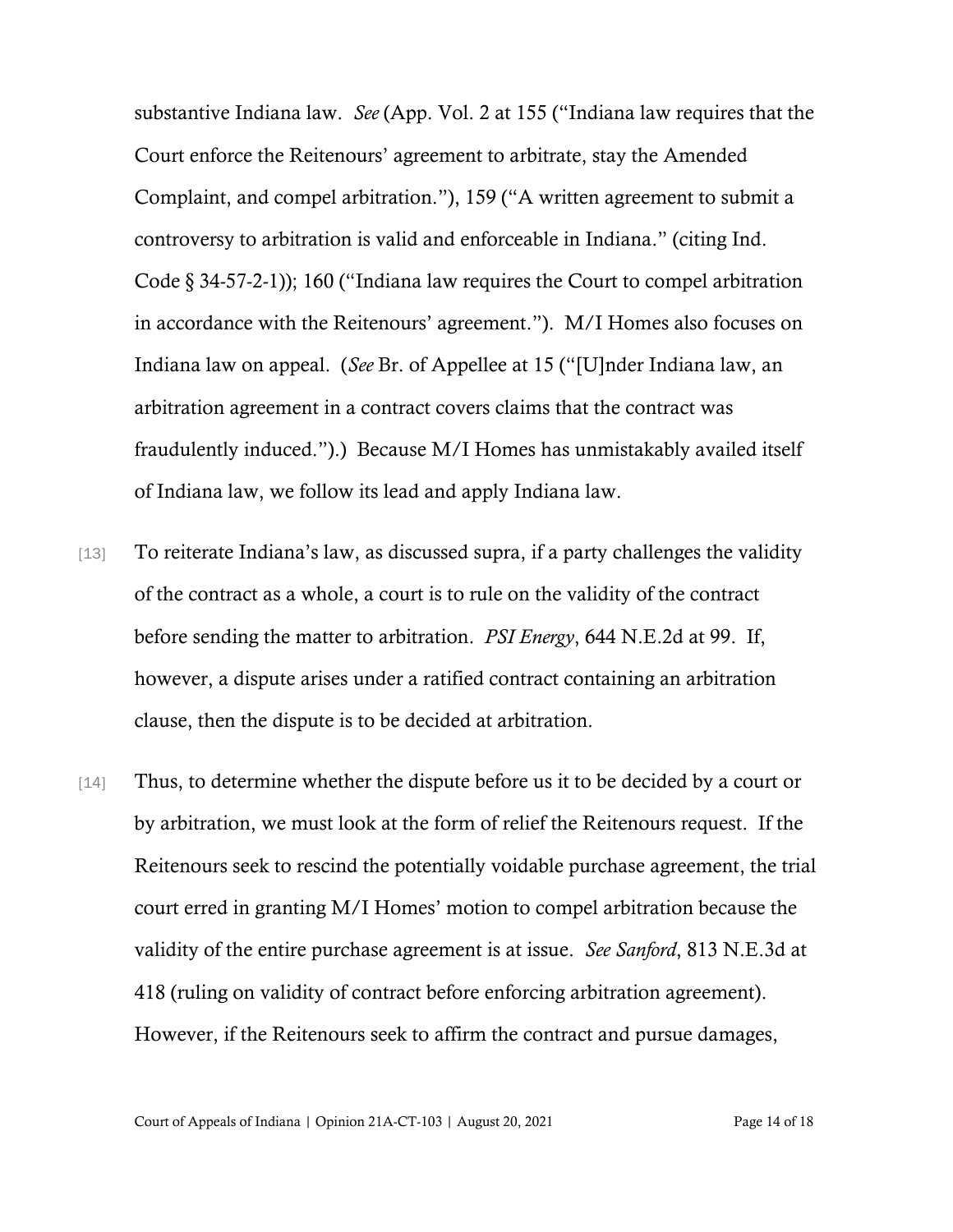then the contractual provisions—including the arbitration clause—are enforceable.

- [15] Turning to the complaint, the Reitenours have not definitively elected a remedy. Indeed, at times the Reitenours appear to seek a remedy of damages. For instance, they allege that failing to disclose the covenant resulted in damages, including "substantial sums to attorneys, contractors, [and] for rented equipment," with the "full amount" to be "proven at trial." (App. Vol. II at 33.) The Reitenours also allege entitlement to damages "for diminution in the value of the Reitenour Residence and property, for additional compensatory damages, prejudgment interest, inconvenience, anguish, [and] loss of use[.]" (*Id.* at 34.)
- [16] At other times, however, it appears the Reitenours are seeking recission of the entire purchase agreement. They allege that they "relied upon M/I's misrepresentations and concealments by entering [into] the contract and purchasing the home, and [the] Reitenour[s] would not have purchased the Reitenour Residence had the 'elevation violation' and all of the other code violations not been concealed by M/I at the time." (*Id*. at 32.) The Reitenours close the complaint with an open-ended prayer for relief, seeking "all damages set out above and . . . all other relief just and proper in the premises." (*Id.* at 47.) Even on appeal, the Reitenours assert that they "seek[] relief for alleged fraud and fraud in the inducement regarding the arbitration clause" and "should be allowed to continue in Court seeking their remedies[.]" (Br. of Appellant at 17, 18 (emphasis added).)

Court of Appeals of Indiana | Opinion 21A-CT-103 | August 20, 2021 Page 15 of 18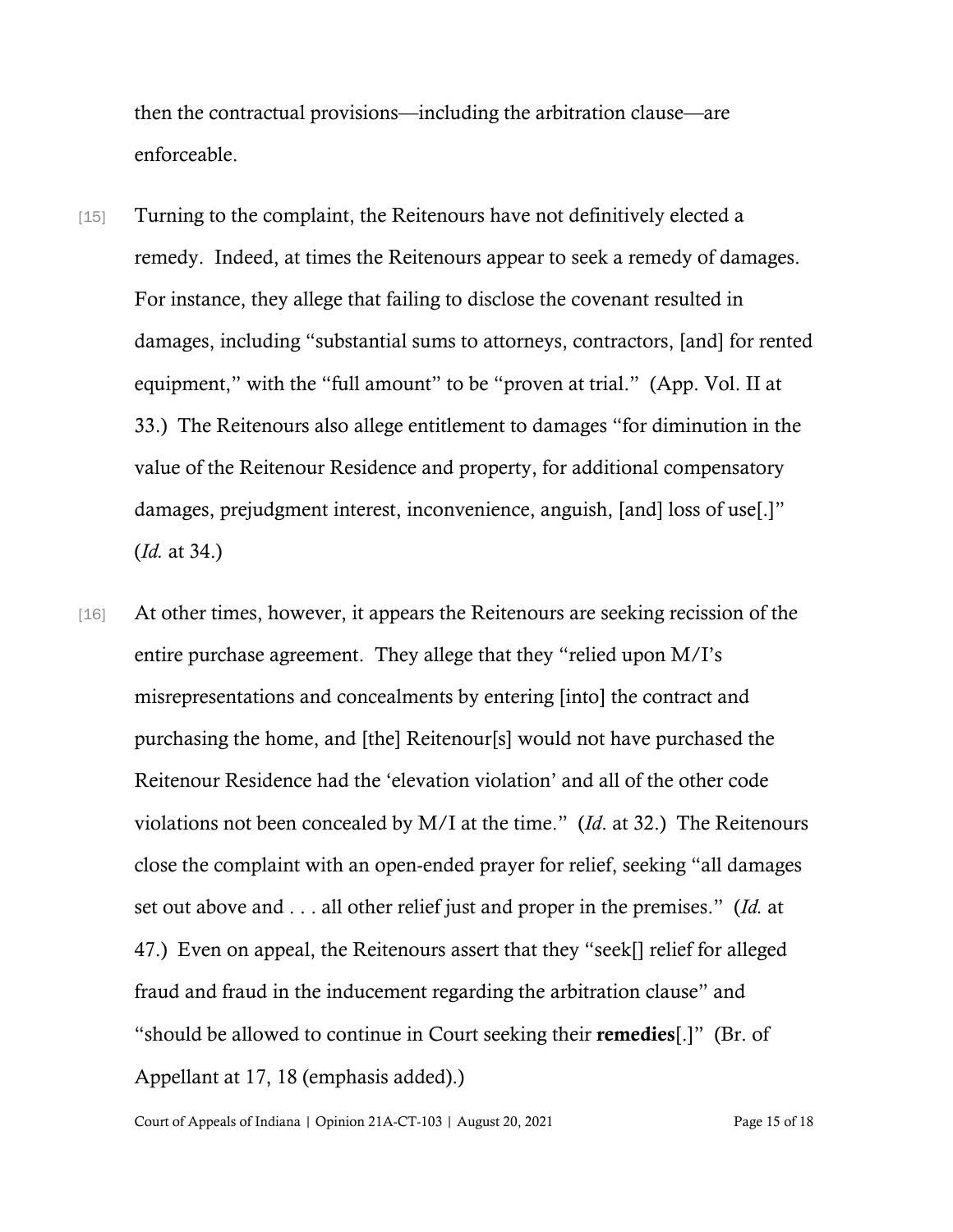- [17] Other prayers for relief are ambiguous. For example, the Reitenours allege that certain fraudulent conduct "should result in the recission of the arbitration clause, (this said contract.)." (App. Vol. II at 45.) They also state that "[t]he 'contract', [sic] here considered 'arbitration', [sic] should be rescinded." (*Id*. at 47.) It is not clear from these statements whether the Reitenours seek simply to avoid the arbitration clause or to rescind the entire purchase agreement.
- [18] Indiana is a "notice pleading" state with liberal pleading standards. *KS&E Sports v. Runnels*, 72 N.E.3d 892, 901 (Ind. 2017). Indeed, the complaint need only "put the defendant on notice concerning why it is potentially liable and what it stands to lose." *Noblesville Redev. Comm'n v. Noblesville Assocs. Ltd. P'ship*, 674 N.E.2d 558, 564 (Ind. 1996). Moreover, Trial Rule 8(E)(2) provides that "[a] pleading may . . . state as many separate claims or defenses as the pleader has regardless of consistency and whether based on legal or equitable grounds." Applying this rule in *Cahoon v. Cummings*, the Indiana Supreme Court explained that a party is not obligated to elect a remedy at the outset of proceedings. 734 N.E.2d 535, 541-43 (Ind. 2000). Moreover, it is worth noting that a defendant has the option of filing a motion to compel the election of a remedy. *See, e.g.*, *Nysewander v. Lowman*, 24 N.E. 355, 356 (Ind. 1890) (noting, in a case involving a claim of fraud in the inducement, that there was "no election compelled by the action of the adverse party" and that the plaintiff could "so amend" the "complaint for rescission . . . as to make it a complaint for damages" because, at that early juncture, there was "no such election as concludes the plaintiff").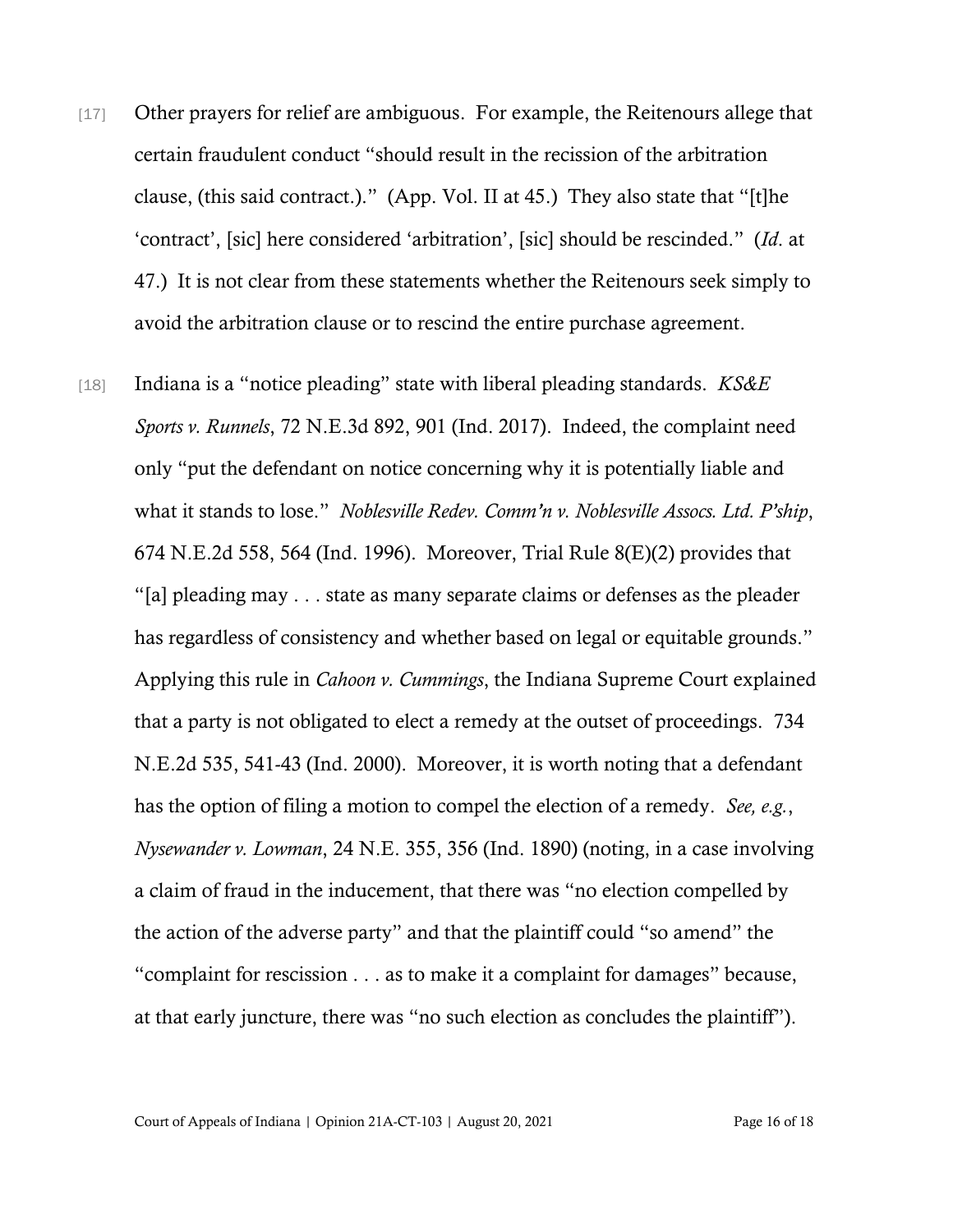[19] In the instant case, M/I Homes did not file a motion to compel the election of a remedy. Rather, M/I Homes filed a motion to compel arbitration, effectively asking the trial court to limit the Reitenours to the remedy of damages. Yet, the defendant is not at liberty to choose a remedy for the plaintiff. *Cf.* Restatement (Second) of Contracts § 378 cmt. e (Am. Law Inst. 1981) (noting that the aggrieved party must "choose between inconsistent remedies at some stage of a judicial proceeding"). All in all, we hold that the order compelling arbitration was premature. That is, unless the Reitenours conclusively elect the remedy of damages, it is improper to enforce the arbitration clause and order arbitration. We therefore reverse and remand for further proceedings.<sup>[6](#page-16-0)</sup> See Lockett v. Planned *Parenthood of Ind., Inc.*, 42 N.E.3d 119, 138 (Ind. Ct. App. 2015) (remanding case because trial court's order dismissing complaint was premature when entered before defendant was served), *reh'g denied*, *trans. denied*.

## Conclusion

<span id="page-16-0"></span><sup>&</sup>lt;sup>6</sup> As to further proceedings, we are compelled to note that this case arose because the City of Lawrence enacted Municipal Code Section 5-1-2-1(B), which sets forth slope requirements for a gravity sewer connection while allowing an exception where the property owner has executed a covenant "to run with the property" that "reliev[es] the City of responsibility for sewer backup into the building." We question the public policy objective of an ordinance that invites sewage backup for generations to come, contravening a basic tenet of government: to provide for the health and safety of its citizens. *See, e.g.*, *Hutchinson v. City of Valdosta*, 227 U.S. 303, 308 (1913) ("It is the commonest exercise of the police power of a state . . . to provide for a system of sewers, and to compel property owners to connect therewith."). We also find it curious that, as alleged, the covenant—of keen interest to the public—was not recorded upon execution but promptly was recorded (without notice to the Reitenours) after the Reitenours made a public records request and discovered its existence.